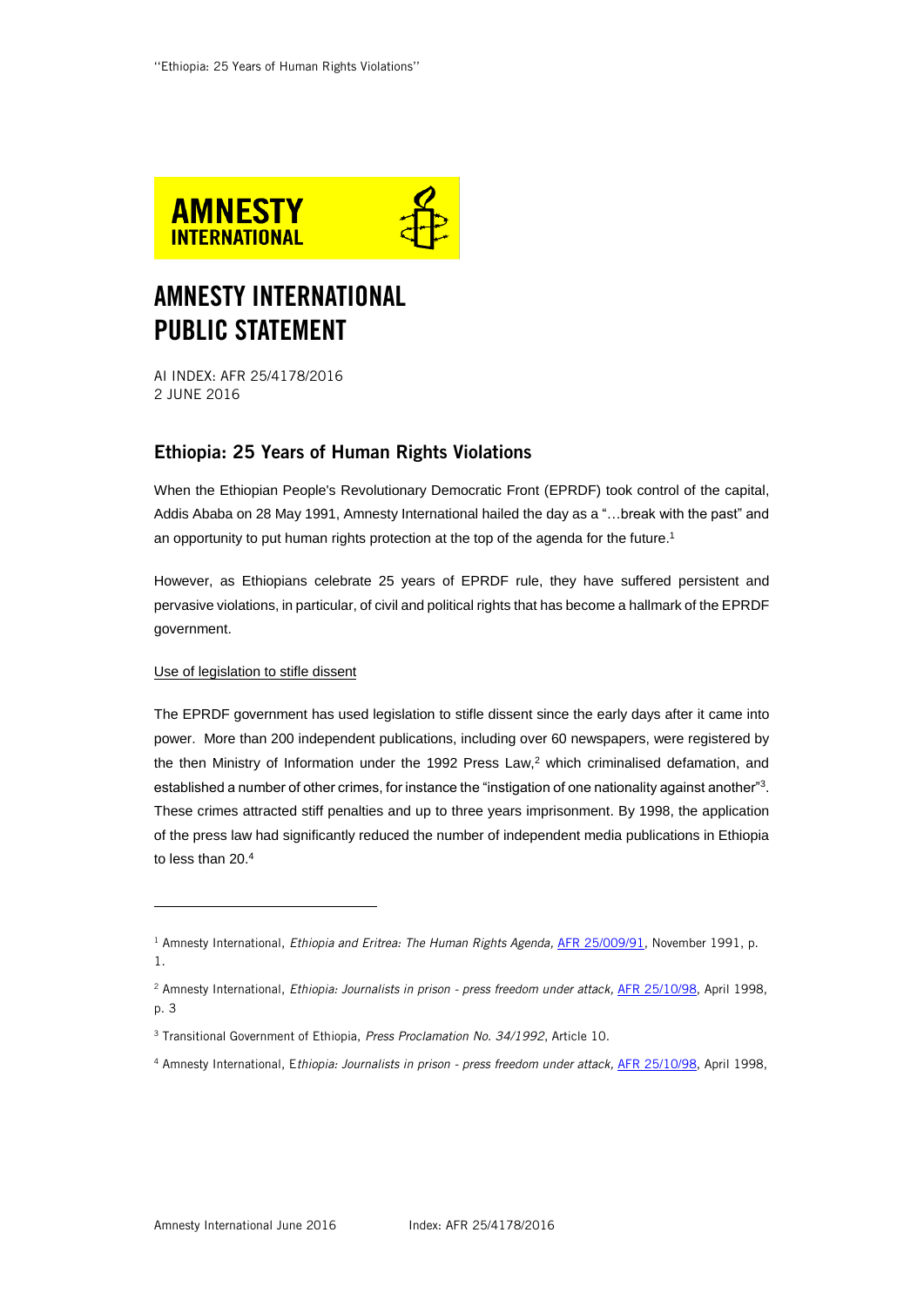''Ethiopia: 25 Years of Human Rights Violations''

Ethiopian civil society's engagement with human rights is shackled by the Charities and Societies Proclamation 621/09, which violates Ethiopia's Constitution and the country's international human rights obligations and commitments. The law places funding and other restrictions on human rights organizations, and to violate it is a criminal offense. Since 2011, the law has been used to freeze assets of more than one million US dollars belonging to the country's two leading human rights organizations: the Human Rights Council<sup>5</sup> and the Ethiopian Women Lawyers Association.

Amnesty International's study on the impact of the Charities and Societies Proclamation found: "This law has also had a devastating impact on the staff of human rights organizations, the human rights defenders themselves. For many years human rights defenders have operated in a climate of fear in Ethiopia, subjected to regular harassment, arrest, detention and even violent attack. The underlying impact of the Charities and Societies Proclamation has been to entrench still further, and even to institutionalise, this fear pervading the work of human rights defenders". <sup>6</sup> 25 years since the EPRDF took power, only one independent human rights monitoring organisation-the Human Rights Council -remains operational in the country.

The Anti-Terrorism Proclamation (ATP), which came into force in 2009, has also been used to silence political opposition and voices critical of government policy and practice. The Proclamation's provisions defining 'terrorist acts', 'moral support to terrorism and terrorist organizations', and 'search, seizure, detention and arrest' are vulnerable to abuse especially in a country not well known for judicial integrity. The Government of Ethiopia denies that the law was aimed at political opposition parties or journalists. Yet, journalists, political opposition leaders and dissidents, have been arrested, and convicted for alleged involvement and links to the three domestic organizations that the government considers to be terrorist groups - the Ogaden National Liberation Front (ONLF), the Oromo Liberation Front (OLF), and Ginbot-7.

The ATP has been used against members and leaders of opposition political parties, journalists and human rights defenders since its enactment in 2009. Political opposition figures such as Andualem Arage, Nathanial Mekonnen and Asaminew Berhanu (all senior officials of the Unity for Democracy and Justice Party), Zemene Molla, (General Secretary of the Ethiopian National Democratic Party), Olbana Lelise, and Andargachew Tsige are among political opposition leaders charged and convicted under the ATP. In 2014, Omot Agwa Okwoy, Ashinie Astin Titoyk, Jemal Oumar Hojele, land rights

p. 3

ł

<sup>5</sup> Formerly, the Ethiopian Human Rights Council (EHRCO).

<sup>&</sup>lt;sup>6</sup> Amnesty International, *Stifling human rights work: The impact of civil society legislation in Ethiopia, AFR* [25/002/2012,](https://www.amnesty.org/en/documents/afr25/002/2012/en/) March 2012, p. 30.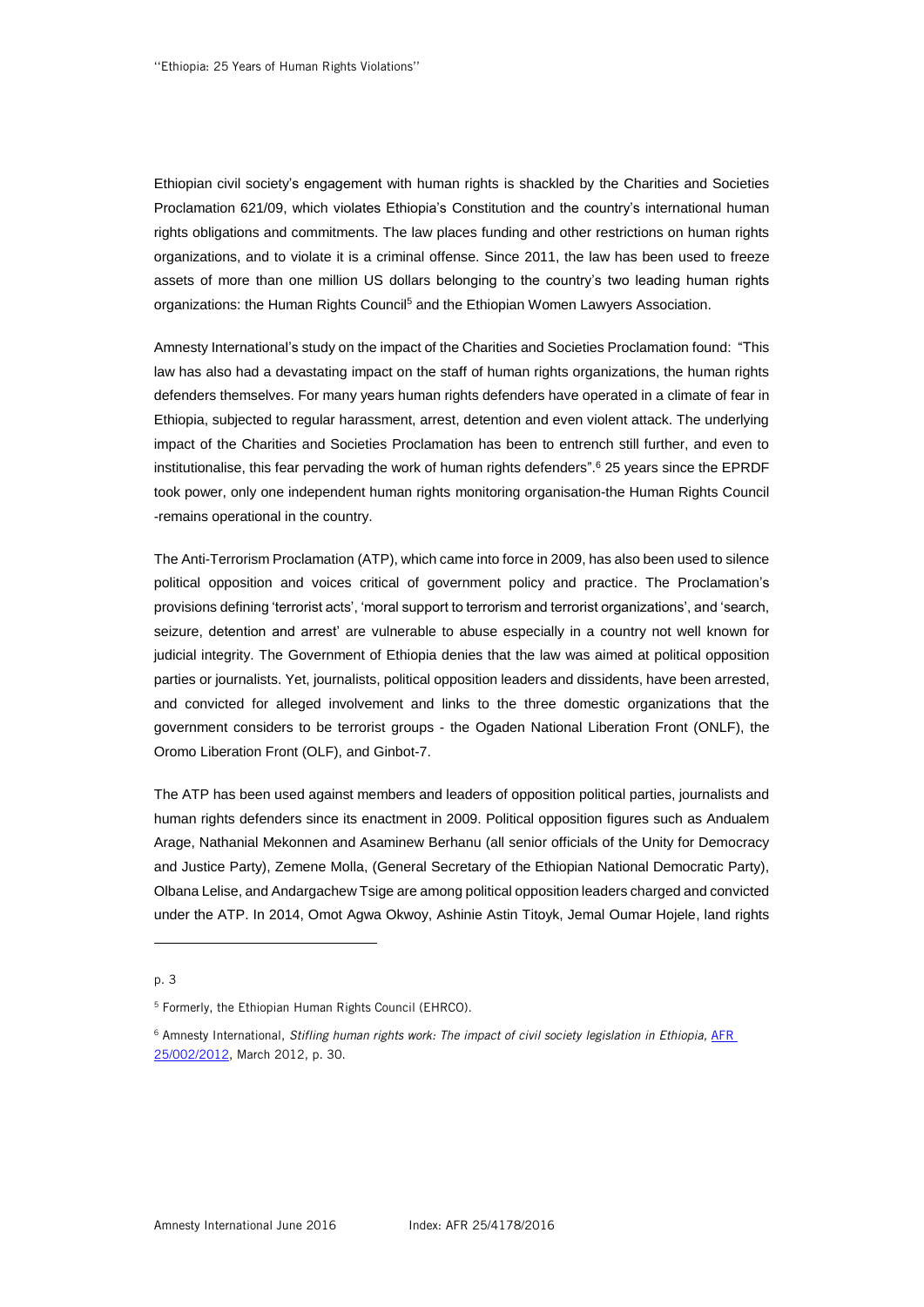activists from Gambella Region, were arrested while travelling to Nairobi, Kenya, to attend a workshop on land rights and charged under the ATP.

Bekele Gerba (Deputy Chairman, Oromo Federalist Congress), Getachew Shiferaw (Editor-in-Chief of the online newspaper Negere Ethiopia), Yonathan Tesfaye (an online activist), Dejene Tafa and Fikadu Mirkana (Oromia Radio and TV) are among those who were arrested following the Oromo protests which started in November 2015.

On 22 April 2016, the public prosecutor charged Bekele Gerba and 21 other co-defendants, in *Federal Prosecutor Vs Gurmessa Ayano et al*, under the ATP. The defendants are accused of masterminding the latest Oromia protests. On April 26 2016, the court adjourned the hearing of the case until 11 May 2016 so that the defendants could submit their preliminary objections. However, prison administration officials did not bring the defendants to Lideta Federal High Court on 11 May 2016 for their court hearing. A lawyer representing some of the defendants in *Gurmessa Ayano et al* told Amnesty International that the prison administration officials declined to bring the defendants to court because they were dressed in black suits, in expression of their mourning for the people killed during the latest Oromia protests.

In addition to the trial of *Gurmessa Ayano et al*, the Federal Prosecutor has charged more than fifty people under the ATP in connection with the 2015/16 Oromia protests. Yonatan Tesfaye, former Spokesperson of the Blue (Semayawi) party, was arrested in December 2015 and held without charge until 4 May 2016. He was then charged with "incitement, planning, preparation, conspiracy and attempt" to commit a terrorist act in alleged pursuit of the Oromo Liberation Front (OLF)'s objectives. The charge failed, however, to specify evidence linking Yonatan Tesfaye with the OLF.<sup>7</sup>

The government also used the ATP to quash political opposition members and media outlets before the 2015 election. Abraha Desta of the Arena Tigray party, also a lecturer at Mekele University, Habtamu Ayalew and Daniel Shebeshi, both members of the Unity for Democracy and Justice (UDJ) party and Yeshewas Asefa of the Blue (Semayawi) Party were arrested on 8 July 2014. In April 2014, the government arrested six members of the Zone-9 bloggers and three journalists. The Prosecutor withdrew the charges against five of the bloggers and journalists in July 2015. The remaining four were acquitted by the Federal High Court in October 2015. The court however ruled that Befeqadu Hailu should be prosecuted for incitement to violence. Despite the release of the Zone-9 bloggers in July and October 2015, the government has filed an appeal against their acquittal.

ł

<sup>7</sup> Amnesty International, *[Ethiopia: Release Opposition Politician Held for Facebook Posts,](https://www.amnesty.org/en/latest/news/2016/05/ethiopia-release-opposition-politician-held-for-facebook-posts/)* 6 May 2016.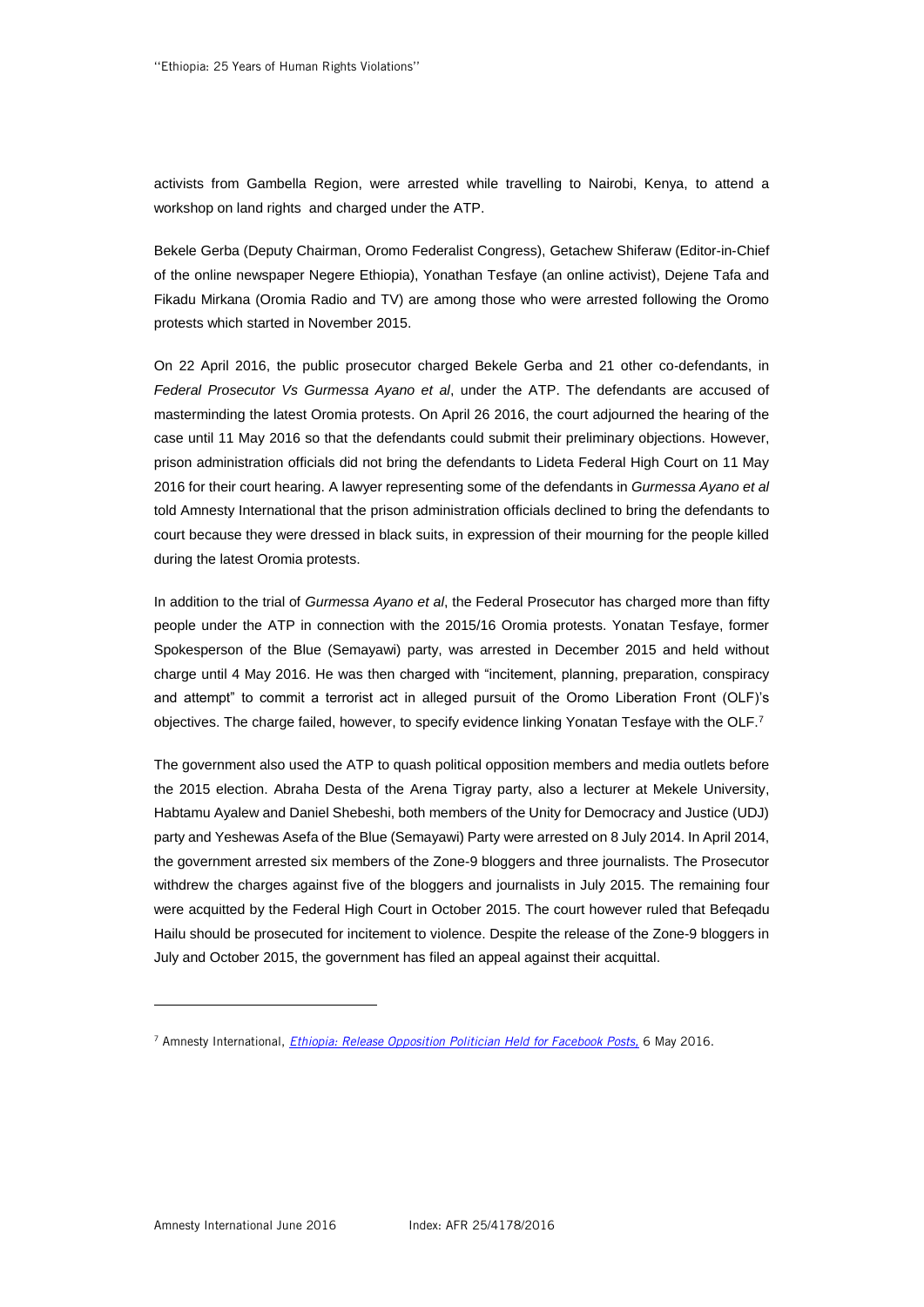#### Freedom of expression

Journalists with dissenting views are often silenced, or face arbitrary arrest and detention, torture and other cruel, inhuman and degrading treatment. Since the EPRDF came into power, the government has arrested people for criticizing or opposing government policies and practice. In 1994, Professor Asrat Woldeyes, Chairperson of All Amhara People's Organization (AAPO), Sileshi Mulatu, AAPO's Office Manager, Teshome Bimerew, an Addis Ababa University student, former army lieutenant Chane Alamrew and Ambelu Mekonnen, a farmer from Gojjam, were found guilty of incitement to violence and sentenced to two years imprisonment. At the time, Amnesty International raised concerns that their rights to fair trial had been violated. In the years following, Professor Asrat was arrested several times for his political activism, and was adopted by Amnesty International as a prisoner of conscience, incarcerated solely for his peaceful political opposition to the government.<sup>8</sup>

Amnesty International has documented numerous cases of journalists who have been arrested for criticizing government policies and actions since 1993. Several editors and journalists, have been arrested and questioned by the police and security authorities; some of them like Eskinder Nega have been arrested multiple times.<sup>9</sup> Reporting on armed conflict has been particularly risky. For example, Tesfaye Deressa and Bekele Mekonnen of Urji were charged in December 1995 with "publishing false information and disseminating it internationally" in connection with their report of on the Oromo Liberation Front (OLF) that casted a doubt on a government statement about the conflict. The charge was that they "described the situation as if there was no peace but active war and by doing so they encouraged violence and instigated war in the country".<sup>10</sup>

In January 2014, the state-controlled Ethiopian Press Agency and Ethiopian News Agency published a report claiming that the Addis Guday, Fact and Lomi magazines were promoting terrorism and damaging the economy. These media houses were subsequently shut down by the government. Likely facing imprisonment, journalists working with these media houses fled the country.

j

<sup>8</sup> Amnesty International, UA 137/98, *Health concern- Ethiopia, Asrat Woldeyes, aged around 69, medical doctor,*  29 April 1998*,* [AFR 25/013/1998](https://www.amnesty.org/en/documents/afr25/013/1998/en/) (Professor Asrat passed away in 1999, shortly after his release from prison).

<sup>9</sup> Amnesty International, UA 35/94 - *Ethiopia: Legal concern: Nine Journalists,* [AFR 25/005/1994,](https://www.amnesty.org/en/documents/afr25/005/1994/en/) 2 February 1994.

<sup>10</sup> Amnesty International, E*thiopia: Journalists in prison - press freedom under attack,* [AFR 25/10/98,](https://www.amnesty.org/en/documents/afr25/010/1998/en/) April 1998, p 5.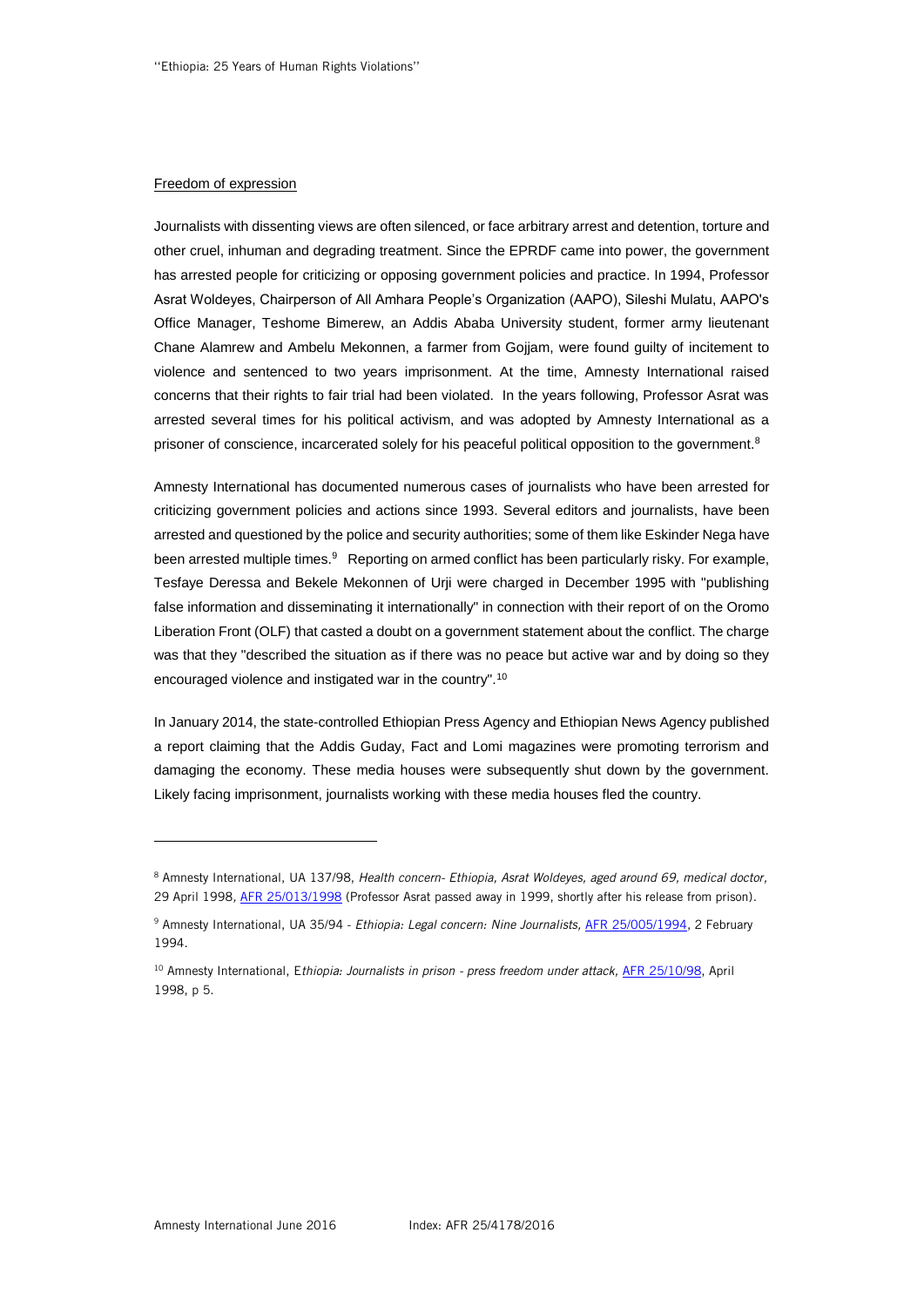More than ten journalists are currently on trial, or serving jail terms in Ethiopia, and some of them are detained in inhumane conditions. An example would be the case of Temesgen Desalegn. According to the Committee to Protect Journalists (CPJ):

"…prison authorities denied Temesgen prison visits from friends and family for more than a month, according to a public letter by Temesghen's mother, Fanaye Irdachew. Authorities did not provide an explanation, but local journalists told CPJ they suspected Temesgen had been denied prison visits after an article he wrote from prison was published on several Ethiopia news websites. The articles detailed the mistreatment of prisoners at Ziway Prison"<sup>11</sup>

The continued use of the law to silence journalists such as Reeyot Alemu, Eskinder Nega and Zelalem Worq-Agenyehu places Ethiopia amongst the ten most censored countries in the world, according to CPJ's 2015 report.<sup>12</sup>

#### Freedom of Assembly

j

Amnesty International's documentation over the last 25 years indicates that assemblies criticizing the government are not tolerated. In November 1991, Amnesty International reported the killing of at least 20 demonstrators who were protesting against the new EPRDF government.<sup>13</sup>

Over the years, Oromo protests have been broken up multiple times by the police and the military. On 4 January 2004 for instance, dozens of protesting Oromo students were arrested and transferred from Addis Ababa University to an undisclosed place of detention. <sup>14</sup> They were participating in a peaceful demonstration by members of the Oromo ethnic group. In another incident, scores of people were arrested near Jimma in the Oromia region, over 300 kilometres southwest of the capital Addis Ababa, on 26 August 2004. They were detained at Agaro Prison without access to a lawyer or their families and without charge or trial. The students were not brought to court within the 48 hour period required by law.<sup>15</sup>

<sup>&</sup>lt;sup>11</sup> CPJ, *Ethiopia Denies Temesghen Desalegn Access to Medical Care in Jail, March 16, 2015, Nairobi, available* at<https://cpj.org/2015/03/ethiopia-denies-temesghen-desalegn-access-to-medic.php> (accessed 23 May 2016).

<sup>12</sup> <https://cpj.org/2015/04/10-most-censored-countries.php> (accessed .23 May 2016).

<sup>13</sup> Amnesty International, *Ethiopia and Eritrea: The Human Rights Agenda,* [AFR 25/009/91,](https://www.amnesty.org/en/documents/afr25/009/1991/en/) November 1991, p 12.

<sup>14</sup> Amnesty International, *Ethiopia: Fear of Torture/ Prisoners of Conscience*, [AFR 25/001/2004,](https://www.amnesty.org/en/documents/afr25/001/2004/en/) 6 January 2004.

<sup>15</sup> Amnesty International, *Ethiopia: Fear of torture/Unlawful Detention/"Disappearance,"* [AFR 25/010/2004,](https://www.amnesty.org/en/documents/afr25/010/2004/en/) 27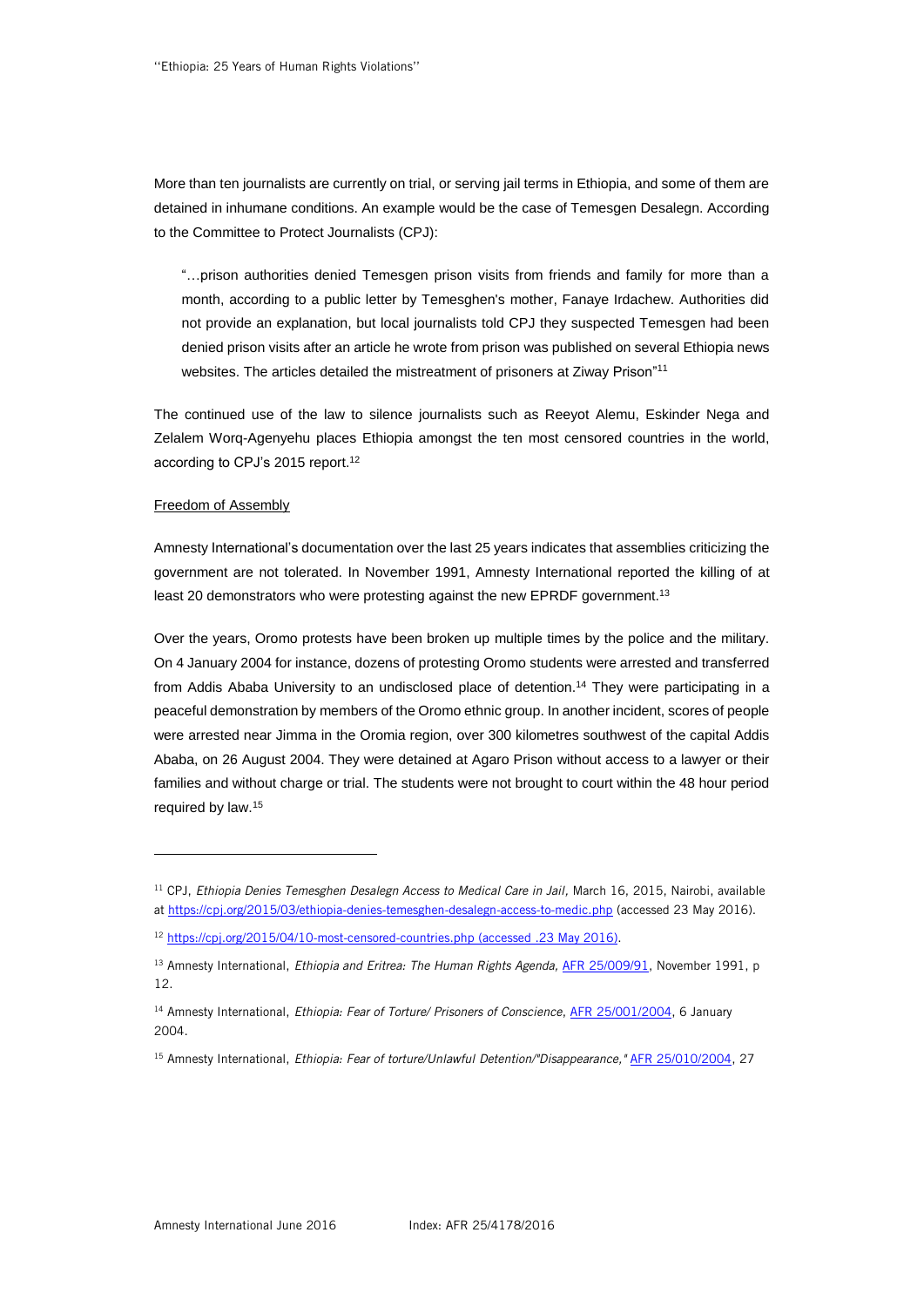During the Oromia protests against the Addis Ababa Master Plan in April-May 2014, Amnesty International documented the use of excessive force by police and security officials. During and after the protests, police and security officials beat hundreds of people, including protesters, bystanders and parents of protesters for "failing to control" their children, resulting in hundreds of deaths and injuries in locations including Ambo, Jimma, Nekemte, Wallega, Dembi Dollo, Robe town, Madawalabu and Haromaya. A woman who attended a protest in Guder town told Amnesty International: "On the third day of protests, the military came to the street and were waiting for them. When the kids came to protest again, the military just started shooting at them."

Oromo protests against the Addis Ababa Master Plan erupted again in late 2015. The government labelled the protesters as "terrorists" and escalated its response against them, resulting in deaths, injuries and the mass arrest of protesters, opposition party leaders and journalists. The ATP permits up to four months of pre-trial detention, which contravenes international human rights standards. Amnesty International has documented the widespread use of torture and other ill-treatment of protesters during this lengthy pre-trial detention period. The Federal police, regional police and the military killed children as young as twelve years of age during the protests. The security forces and the military have discharged live ammunition, and beaten up protestors, wounding hundreds of people. They have also conducted mass arrests during the protests as well as its aftermath.

In May 2005, widespread protests broke out in Addis Ababa and other towns over contested results of the Federal and Regional Parliament election. Police and other security service agents conducted mass arrests of political opposition party activists and supporters, leaders of the political opposition party, Coalition for Unity and Democracy (CUD), as well as journalists and civil society activists. Thousands of people were detained and many were beaten, tortured or otherwise ill-treated, and detained without charge or trial for significant periods of time.

In December 2005, 131 opposition leaders, journalists and civil society activists were charged with a range of capital offences, including treason, incitement to armed uprising and genocide against an ethnic group and members of the ruling party. The group included Berhanu Nega, the newly elected Mayor of Addis Ababa; Birtukan Mideksa, a former judge; Professor Mesfin Woldemariam, founder and former president of the Ethiopian Human Rights Council; journalists Serkalem Fasil and Eskinder Nega; and civil society activists Daniel Bekele and Netsanet Demissie.<sup>16</sup>

ł

September 2004.

<sup>16</sup> Amnesty International, *Justice under Fire: Trials of Opposition Leaders, Journalists and Human Rights Defenders in Ethiopia,* [AFR 25/002/2011,](https://www.amnesty.org/en/documents/afr25/002/2011/en/) July 2011.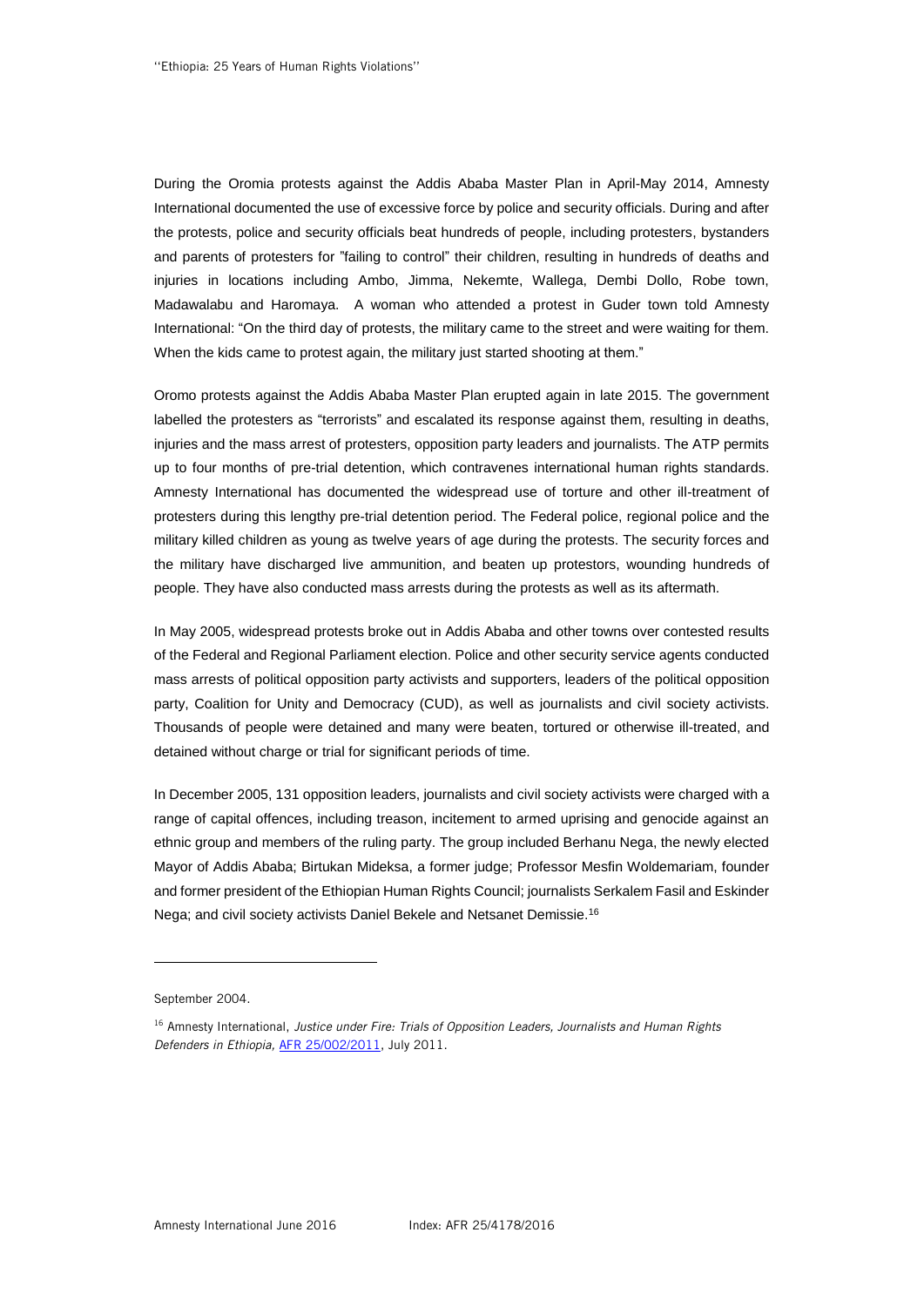Regional and Federal Police also conducted pre-emptive arrests following the 'Arab Spring' in North African and Middle Eastern countries. Amnesty International observed:

"In early 2011, the authorities made large-scale arrests which appeared to be pre-emptive – to prevent demonstrations from taking place. Hundreds of students and opposition political party members were arrested across Oromia, apparently in relation to the 'Arab Spring' uprisings in the Middle East and North Africa of that period. […] large numbers of opposition political party members, students and other dissenters, including independent journalists and advocates of reform, were arrested." 17

Members of Oromo political opposition parties were arrested by security forces in August and September 2011, as well as a number of students in August 2011. More than 75 students from Wallega and Adama universities and Gimbi town were arrested that following December.<sup>18</sup>

In 2012-2013, Muslims in Ethiopia staged a protest against alleged government interference- the government sponsored teaching of '*al habash'* interpretations of Quran- in Islamic affairs. Amnesty International received reports of several incidents in which security services used excessive force against peaceful protestors, including firing live ammunition on unarmed protestors, beating up protestors and in some cases, bystanders resulting in deaths and injuries. <sup>19</sup> After security forces forcibly dispersed the protesters, perceived leaders of the protests were subsequently arrested and prosecuted.

Restrictions on the right to peaceful assembly of political opposition parties intensified during campaigns in the run-up to the May 2015 general elections, in which the EPRDF won 100 percent of the votes. For instance, on 12 May 2015 security officers arrested two campaigners and three supporters of the Blue (Semayawi) Party who were putting up campaign posters in Addis Ababa. On 19 May 2015, Bekele Gerba and other members of the Oromo Federalist Congress were campaigning in Oromia when police and local security officers beat, arrested and detained them for a couple of hours. More than 500 members of Medrek, an umbrella group of political opposition parties, were arrested at various polling stations in the Oromia region on 24 and 25 May 2015.

j

<sup>17</sup> Amnesty International, *Justice under Fire: Trials of Opposition Leaders, Journalists and Human Rights Defenders in Ethiopia,* [AFR 25/002/2011,](https://www.amnesty.org/en/documents/afr25/002/2011/en/) July 2011, p. 30.

<sup>18</sup> Amnesty International, *Justice under Fire: Trials of Opposition Leaders, Journalists and Human Rights Defenders in Ethiopia,* [AFR 25/002/2011,](https://www.amnesty.org/en/documents/afr25/002/2011/en/) July 2011 p. 31.

<sup>19</sup> Amnesty International, *Justice under Fire: Trials of Opposition Leaders, Journalists and Human Rights Defenders in Ethiopia,* [AFR 25/002/2011,](https://www.amnesty.org/en/documents/afr25/002/2011/en/) July 2011 p. 26.